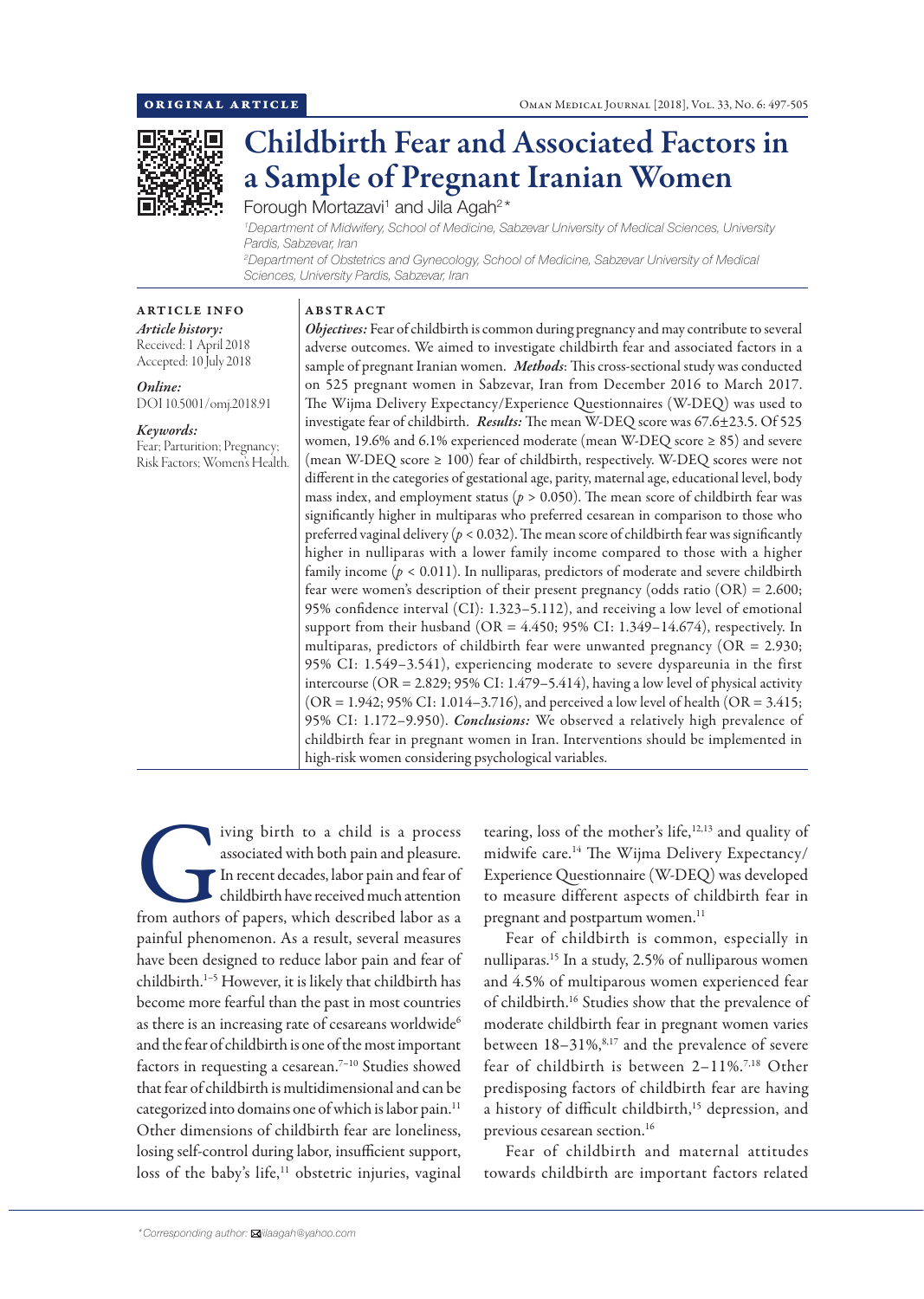to birth outcome.9 In other studies, women with childbirth fear had a longer interval to subsequent delivery,<sup>19</sup> a longer duration of active labor,<sup>19</sup> a higher probability of developing postpartum depression,20–22 and a higher probability of having a cesarean delivery compared to women without childbirth fear.16,18,19,23,24 Labor induction, emergency cesarean, elective cesarean, and instrumental delivery were more common among women with fear of childbirth.7

Fear of childbirth is thought to be the cause of the growing maternal demand for cesarean.<sup>25</sup> In a study in Tehran, Iran, the rate of elective cesarean was 72% of which 22% was performed due to maternal request.26

According to Iran health ministry policies, all women must give birth in hospitals and under the supervision of midwives or obstetricians to reduce maternal and neonatal mortality rates. Giving birth in most public hospitals in Iran may be very stressful since maternity settings in Iran mostly are not in the form of labor/delivery/recovery rooms and a woman cannot get support from her husband or family. Women must be alone in busy labor rooms with several other parturient women. This situation increases fear about the labor and birth process in pregnant women.27

Considering the high rate of elective cesarean in Iran, Iranian women's demand for cesarean, the negative effects of childbirth fear on pregnancy and birth outcome, and the lack of research in Iran on fear of childbirth and predisposing factors using a validated and comprehensive scale; we conducted this study to investigate childbirth fear and associated factors in pregnant Iranian women. Measuring childbirth fear is the first step in reducing it.

### METHODS

This cross-sectional study was conducted on 525 pregnant women registered at eight public health clinics affiliated with Sabzevar University of Medical Sciences for receiving prenatal care. Sampling was done in Sabzevar City in Iran, from December 2016 to March 2017. Women had to be pregnant and able to read to be included in the study. Women with a history of psychiatric disorders who were under medical care were excluded from the study.

The sample size for this study was calculated as 469 based on the results of a previous study in Iran,<sup>28</sup> in which the prevalence of childbirth fear was 26.6%. The final sample size was determined to be 562 based on the following formula:  $n = z^2 pq/d^2$  with  $d = 0.04$ and considering a rate of incomplete questionnaires at 20%.

A probability sampling method was used for data collection. Of 16 health centers in the city, which covered the entire population, we selected eight clinics. We divided the city into four socioeconomic districts and randomly selected two clinics in each district. Midwives in each clinic performed the sampling. They were instructed to recruit all women registered for receiving prenatal care who consented to participate in the study and met the inclusion criteria.

We used the W-DEQ<sup>11</sup> which was developed to investigate the fear of childbirth during pregnancy in both nulli- and multipara women. Wijma and colleagues examined the construct validity of the scale and found that the W-DEQ might comprehend a psychological construct related to childbirth fear. The scale also measured the psychological construct more clearly in multiparas than nulliparas.<sup>11</sup> W-DEQ contains 33 items that are rated on a sixpoint Likert scale ranging from zero (not at all) to five (extremely). The minimum and maximum total scores of the questionnaire are 0 and 165, respectively, with higher scores indicating higher fear. During the developmental process, the scale showed an excellent internal consistency (Cronbach's alpha =  $0.93$ ).<sup>11</sup> The validity of the scale was confirmed by moderate correlations between the scale and Beck Depression Inventory, Trait Spielberger Anxiety Inventory, Karolinska Scale of Personality, and S-R Inventory of Anxiousness.29 The scale was translated into several languages including Italian, Turkish, Japanese, and Farsi.28,30–33 The factorial structures of the Farsi scale were confirmed in a previous study.<sup>28</sup> The Farsi W-DEQ includes 32 items and six factors. The first item was excluded from the Farsi version of the scale during the adaptation process; however, we consider the first item score for calculating the total score to enable comparing with proposed cut points of 85 and 100 (moderate and severe fear, respectively).

The 5-item World Health Organization Well-Being Index (WHO-5) questionnaire<sup>34</sup> consists of five items about the individual's feelings during the past two weeks. Each item is rated on a six-point Likert scale from 0 to 5. The total score ranged from 0 to 25 with higher scores indicative of positive feelings. The WHO-5 has been validated in a

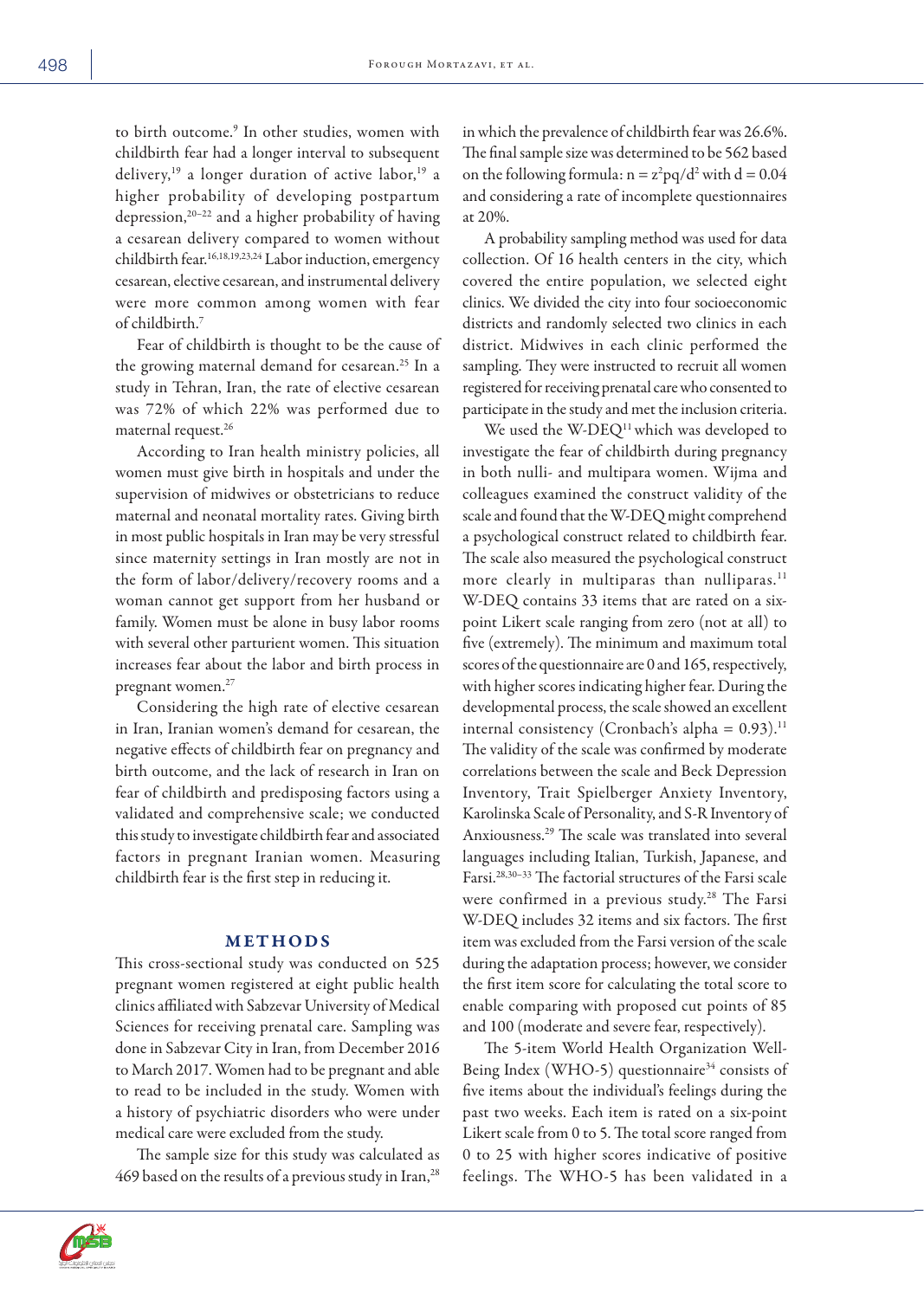previous study.35 The scale has been translated into Farsi and validated.36

The Ethics Committee of Sabzevar University of Medical Sciences approved the study proposal (Approval No: Medsab.Rec.95.38). Women were ensured that their information would be kept confidential. All women who verbally consented to participate in the study signed a written informed consent form before they were instructed how to complete the questionnaires.

Data analyzes were performed using SPSS Statistics (SPSS Inc. Released 2009. PASW Statistics for Windows, Version 18.0. Chicago: SPSS Inc). Before doing tests, normality assessment of the dependent variable was conducted on the levels of the independent variable. A *t*-test was used to compare the W-DEQ scores of primiparas and multiparas as well as other dichotomous variables. In addition, the W-DEQ mean scores of women who wished to have a cesarean and those who preferred a vaginal birth were compared by a *t*-test. Analysis of variance was used for comparing the mean W-DEQ scores of women in three gestational age categories, mode of previous childbirth, and body mass index (BMI) groups. Descriptive tests calculated the percentage of women's responses to items of the scale and the mean of each factor of the Farsi W-DEQ. Binary logistic regressions using the backward conditional method were performed to investigate how the variables contributed to the levels of moderate and severe childbirth fear using odds ratios (OR) and a 95% confidence interval (CI).

#### RESULTS

Of the 570 distributed W-DEQ, 558 (97.9%) were returned by midwives and 525 (92.1%) were completed. Participants' characteristics are presented in Table 1. The women's mean age was 27.2±5.5 years; 34.9% had a university diploma. The percentages of women who were in the first, second, and the third trimester of pregnancy were 21.3%, 36.9%, and 41.7%, respectively. Less than half of women were primigravida (42.7%) and 24.1% of women reported a history of abortion. Of 525 women, 19.6% (20.8% of nulliparas vs. 19.7% of multiparas) experienced moderate childbirth fear (mean W-DEQ score ≥ 85). The corresponding figure for severe childbirth fear (mean W-DEQ score  $\geq 100$ ) was 6.1% (6.2%)

# Table 1: Participants' characteristics and childbirth fear.

| Characteristics                       | n (%)      | <b>W-DEQ</b><br>score,<br>mean $\pm$ SD | p-value  |  |  |
|---------------------------------------|------------|-----------------------------------------|----------|--|--|
| <b>Gestational age, weeks</b>         |            |                                         | 0.102    |  |  |
| < 14                                  | 111(21.3)  | $71.7 \pm 21.2$                         |          |  |  |
| $14 - 26$                             |            | 192 (36.9) $66.0 \pm 22.7$              |          |  |  |
| > 26                                  |            | $217(41.7)$ 66.8 ± 25.1                 |          |  |  |
| Age, years                            |            |                                         | 0.819    |  |  |
| < 20                                  | 45 (8.7)   | $65.6 \pm 23.6$                         |          |  |  |
| $20 - 30$                             |            | $324(62.4)$ $67.7 \pm 22.8$             |          |  |  |
| > 30                                  |            | $150(28.9)$ 68.1 ± 25.1                 |          |  |  |
| <b>Educational level, years</b>       |            |                                         | 0.859    |  |  |
| $\leq 12$                             |            | $342(65.1)$ $67.5 \pm 23.2$             |          |  |  |
| >12                                   |            | $183(34.9)$ $67.9 \pm 24.0$             |          |  |  |
| Job                                   |            |                                         | 0.103    |  |  |
| Housewife                             | 448 (85.8) | $68.3 \pm 23.8$                         |          |  |  |
| Employed                              | 74 (14.2)  | $63.5 \pm 19.7$                         |          |  |  |
| Body mass index                       |            |                                         | 0.281    |  |  |
| < 25                                  |            | $32(6.1)$ $61.2 \pm 24.4$               |          |  |  |
| $25 - 30$                             |            | $254(48.5)$ 68.0 ± 24.4                 |          |  |  |
| > 30                                  | 238 (45.4) | $68.2 \pm 22.3$                         |          |  |  |
| Hemoglobin, mg                        |            |                                         | 0.513    |  |  |
| $\leq 12$                             | 179(35.0)  | $68.2 \pm 24.2$                         |          |  |  |
| >12                                   | 332(65.0)  | $66.8 \pm 23.2$                         |          |  |  |
| Parity                                |            |                                         | 0.298    |  |  |
| $\theta$                              |            | $223(42.7)$ 66.4 ± 24.1                 |          |  |  |
| $\geq 1$                              | 299 (57.3) | $68.5 \pm 22.0$                         |          |  |  |
| Nulliparas household income           |            |                                         | $0.011*$ |  |  |
| Low-income                            | 27(12.1)   | $77.5 \pm 21.0$                         |          |  |  |
| Middle or high-income                 | 197 (87.9) | $65.0 \pm 24.1$                         |          |  |  |
| Multiparas household income           |            |                                         | 0.709    |  |  |
| Low-income                            | 34 (11.4)  | $69.9 \pm 21.6$                         |          |  |  |
| Middle or high-income                 | 263(88.6)  | $63.3 \pm 23.3$                         |          |  |  |
| Nulliparas preferred mode of delivery |            |                                         |          |  |  |
| Cesarean                              | 54 (24.4)  | $66.0 \pm 19.7$                         |          |  |  |
| Vaginal delivery                      | 167(75.6)  | $66.5 \pm 25.5$                         |          |  |  |
| Multiparas preferred mode of delivery |            |                                         |          |  |  |
| Cesarean                              | 102(35.3)  | $72.5 \pm 23.2$                         |          |  |  |
| Vaginal delivery                      | 187(64.7)  | $66.4 \pm 22.8$                         |          |  |  |

*\*p < 0 .050; W-DEQ: Wijma Delivery Expectancy/Experience Questionnaire; SD: standard deviation.*

of nulliparas vs. 6.0% of multiparas). The mean W-DEQ score was 67.6±23.5 with median 70.1, range 5–139, skewness 0.238, and kurtosis 0.214.

Fear of childbirth was not different in the categories of gestational age, parity, maternal age, educational level, BMI, and employment status. Low-income nulliparous women reported higher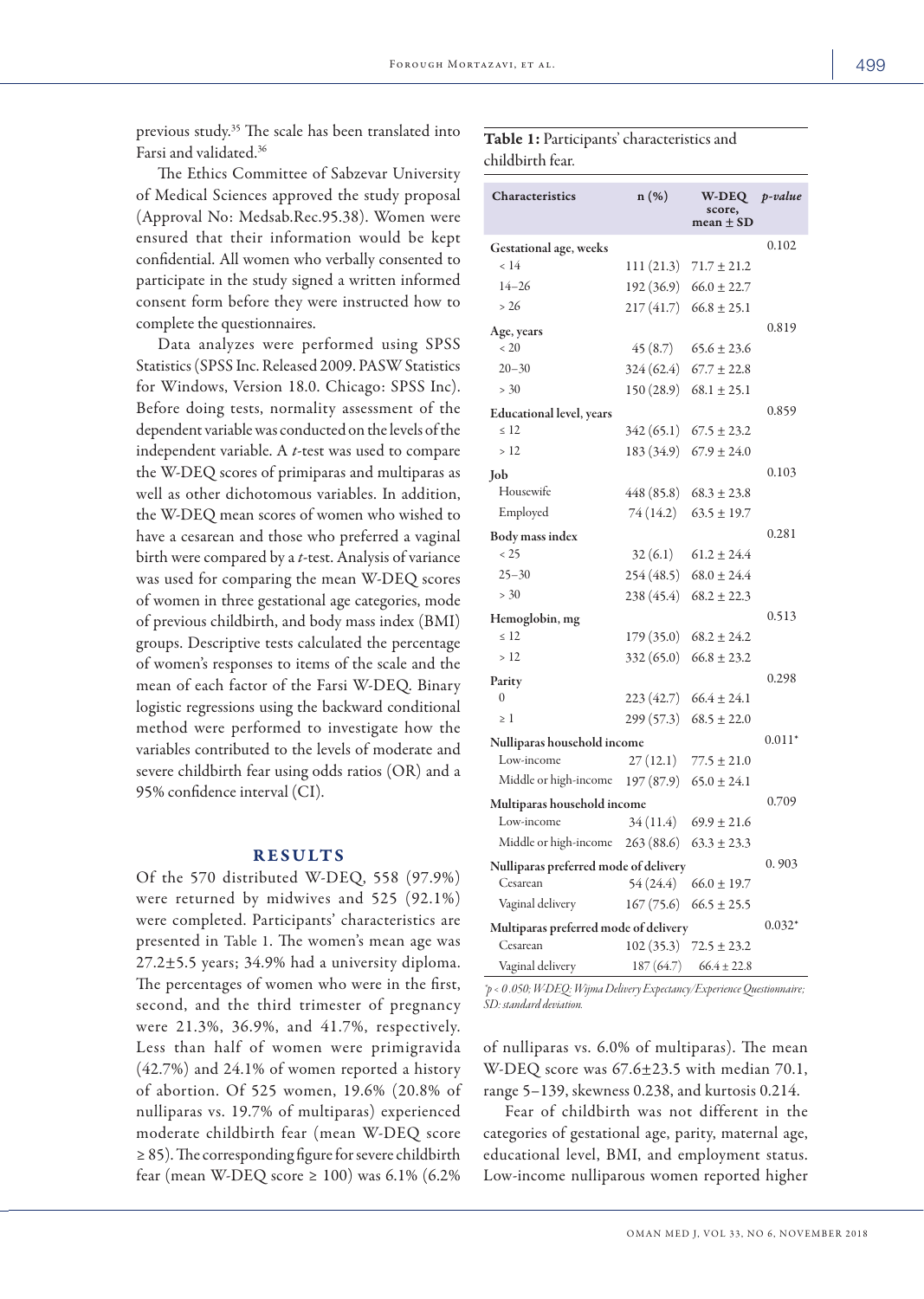| <b>Variables</b>                                | <b>Nulliparas</b> |                 |             | Multiparas      | <b>Total</b> |                 |  |
|-------------------------------------------------|-------------------|-----------------|-------------|-----------------|--------------|-----------------|--|
|                                                 | $\bf n$           | Mean $\pm$ SD   | $\mathbf n$ | $Mean \pm SD$   | $n(\%)$      | Mean $\pm$ SD   |  |
| Desirability of pregnancy                       |                   |                 |             |                 |              |                 |  |
| Wanted                                          | 184               | $64.8 \pm 24.0$ | 196         | $66.1 \pm 21.9$ | 380 (72.5)   | $65.5 \pm 22.9$ |  |
| Unwanted or unplanned                           | 41                | $73.7 \pm 23.5$ | 103         | $73.2 \pm 24.4$ | 144(27.5)    | $73.3 \pm 24.1$ |  |
| $p$ -value                                      |                   | $0.032*$        |             | $0.012*$        |              | $0.001**$       |  |
| WHO-5 well-being index                          |                   |                 |             |                 |              |                 |  |
| < 50                                            | 45                | $76.3 \pm 19.5$ | 82          | $76.9 \pm 19.3$ | 127(24.6)    | $76.7 \pm 19.3$ |  |
| $\geq 50$                                       | 179               | $63.8 \pm 24.5$ | 210         | $65.0 \pm 23.6$ |              | $64.4 \pm 24.0$ |  |
| $p$ -value                                      |                   | $< 0.001***$    |             | $< 0.001***$    |              | $< 0.001***$    |  |
| Receiving support from husband                  |                   |                 |             |                 |              |                 |  |
| Very poor to acceptable                         | 33                | $79.0 \pm 20.4$ | 56          | $75.5 \pm 22.2$ | 89 (17.0)    | $76.8 \pm 21.5$ |  |
| Good to very good                               | 193               | $64.3 \pm 24.0$ | 242         | $66.8 \pm 22.9$ | 435(83.0)    | $65.7 \pm 23.4$ |  |
| $p$ -value                                      |                   | $0.001**$       |             | $0.011*$        |              | $< 0.001***$    |  |
| Quality of the relationship with husband        |                   |                 |             |                 |              |                 |  |
| Very poor to poor                               | 13                | $84.1 \pm 22.6$ | 22          | $75.9 \pm 23.4$ | 35(6.7)      | $79.0 \pm 23.1$ |  |
| Acceptable to very good                         | 210               | $65.6 \pm 23.6$ | 277         | $68.0 \pm 22.9$ | 487(93.3)    | $66.9 \pm 23.2$ |  |
| $p$ -value                                      |                   | $0.006**$       |             | 0.119           |              | $0.003**$       |  |
| Perceived health                                |                   |                 |             |                 |              |                 |  |
| Less than moderate                              | 9                 | $83.1 \pm 26.1$ | 17          | $84.8 \pm 18.2$ | 26(5.0)      | $84.2 \pm 27.7$ |  |
| Moderate or very good                           | 217               | $65.8 \pm 23.7$ | 282         | $67.6 \pm 23.0$ | 499(95.0)    | $66.8 \pm 23.3$ |  |
| $p$ -value                                      |                   | $0.033*$        |             | $0.003**$       |              | $< 0.001***$    |  |
| Women's description of their present pregnancy  |                   |                 |             |                 |              |                 |  |
| Very dissatisfied to<br>moderately dissatisfied | 82                | $75.1 \pm 22.3$ | 137         | $73.6 \pm 20.7$ | 219(42.4)    | $74.1 \pm 21.3$ |  |
| Satisfied to very satisfied                     | 140               | $61.0 \pm 23.6$ | 158         | $64.5 \pm 24.2$ | 298(57.6)    | $62.9 \pm 23.9$ |  |
| $p$ -value                                      |                   | $< 0.001***$    |             | $0.001**$       |              | $< 0.001***$    |  |
| Women's description of their previous delivery  |                   |                 |             |                 |              |                 |  |
| Very dissatisfied to<br>moderately dissatisfied |                   |                 | 142         | $71.5 \pm 22.3$ |              |                 |  |
| Satisfied to very satisfied                     |                   |                 | 147         | $66.1 \pm 23.7$ |              |                 |  |
| $p$ -value                                      |                   |                 |             | $0.047*$        |              |                 |  |
| Physical activity                               |                   |                 |             |                 |              |                 |  |
| $\leq 30$ minutes/week                          | 133               | $69.8 \pm 23.0$ | 159         | $70.8 \pm 24.0$ | 292(55.7)    | $70.3 \pm 23.0$ |  |
| > 30 minutes/week                               | 93                | $61.7 \pm 24.8$ | 139         | $65.9 \pm 21.7$ | 232(44.3)    | $64.2 \pm 23.0$ |  |
| $p$ -value                                      |                   | $0.012*$        |             | 0.069           |              | $0.003**$       |  |
| Dyspareunia                                     |                   |                 |             |                 |              |                 |  |
| Not at all or mild                              | 159               | $64.4 \pm 22.8$ | 210         | $66.5 \pm 21.9$ | 369 (70.4)   | $65.6 \pm 22.3$ |  |
| Moderate or severe                              | 66                | $71.1 \pm 26.5$ | 89          | $73.3 \pm 24.8$ | 155(29.6)    | $72.4 \pm 25.5$ |  |
| $p$ -value                                      |                   | 0.058           |             | $0.019*$        |              | $0.003**$       |  |
| Dysmenorrhea                                    |                   |                 |             |                 |              |                 |  |
| Not at all or mild                              | 123               | $64.9 \pm 23.0$ | 219         | $68.2 \pm 23.4$ | 342(65.5)    | $67.0 \pm 23.2$ |  |
| Moderate to severe                              | 103               | $68.3 \pm 25.2$ | $77\,$      | $69.4 \pm 22.4$ | 180(34.5)    | $68.7 \pm 24.0$ |  |
| $p$ -value                                      |                   | 0.290           |             | 0.696           |              | 0.415           |  |

# Table 2: Psychosocial variables and childbirth fear according to parity.

*\*p < 0 .050, \*\*p < 0 .010, \*\*\*p < 0 .001; SD: standard deviation; (WHO-5) 5-item World Health Organization Well-Being Index.*

fear of childbirth than middle or high-income nulliparas [Table 1].

There was a significant relationship between preferred mode of delivery and parity  $(p = 0.008)$ ; 35.3% of multiparas vs. 24.4% of nulliparas preferred cesarean. We found no significant relationship between preferred mode of delivery and fear of childbirth in nulliparas whereas the mean score of childbirth fear was significantly higher in multiparas who preferred cesarean in comparison to multiparas who preferred vaginal delivery. Out of 525 women, 93 had a previous elective  $(n = 53)$  or emergency

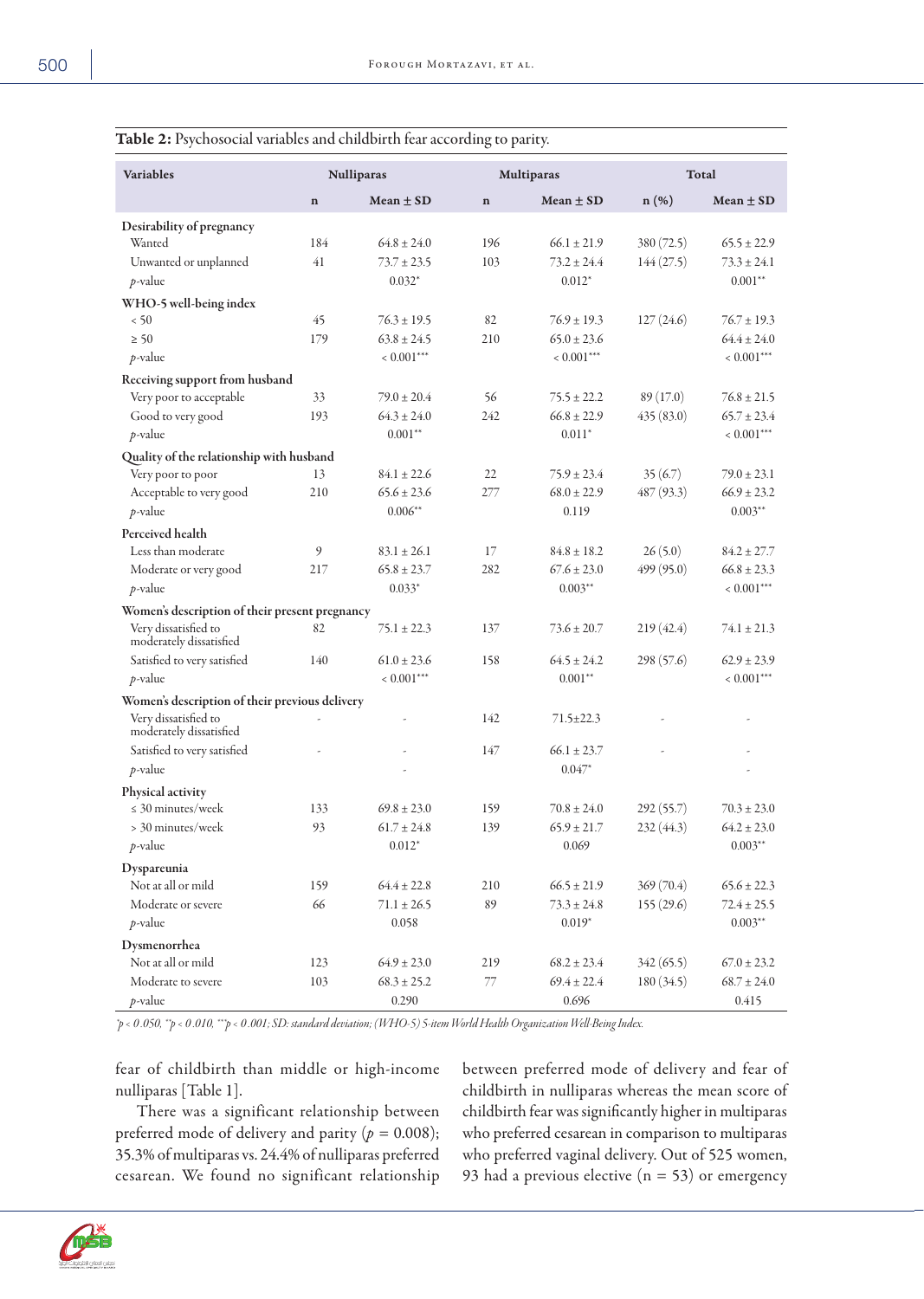| <b>Variables</b>                                        | All women    |           |       |        |
|---------------------------------------------------------|--------------|-----------|-------|--------|
|                                                         | p-value      | <b>OR</b> |       | 95% CI |
| W-DEQ score $\geq 85^{\dagger}$                         |              |           |       |        |
| Unwanted pregnancy                                      | $0.001**$    | 2.216     | 1.359 | 3.615  |
| Moderate to severe dyspareunia in the first intercourse | $< 0.001***$ | 2.429     | 1.500 | 3.935  |
| Physical activity < 30 minutes/week                     | $0.021*$     | 1.781     | 1.089 | 2.910  |
| Perceived a low level of health                         | $0.015*$     | 2.914     | 1.229 | 6.909  |
| W-DEQ score $\geq 100^{\circ}$                          |              |           |       |        |
| Moderate to severe dyspareunia in the first intercourse | $< 0.001***$ | 4.175     | 1.927 | 9.046  |
| Perceived low level of health                           | $0.010*$     | 4.522     | 1.442 | 14.184 |
| Receiving low emotional support from husband            | $0.043*$     | 2.320     | 1.027 | 5.243  |
| Nullipara                                               |              |           |       |        |
| W-DEQ score $\geq 85$                                   |              |           |       |        |
| Women's description of their present pregnancy          | $0.006**$    | 2.600     | 1.323 | 5.112  |
| Physical activity < 30 minutes/week                     | 0.065        | 1.980     | 0.959 | 4.076  |
| W-DEQ score $\geq 100$                                  |              |           |       |        |
| Receiving low emotional support from husband            | $0.014*$     | 4.450     | 1.349 | 14.674 |
| Multipara                                               |              |           |       |        |
| W-DEQ score $\geq 85$                                   |              |           |       |        |
| Unwanted pregnancy                                      | $0.001**$    | 2.930     | 1.549 | 3.541  |
| Perceived low level of health                           | $0.024*$     | 3.415     | 1.172 | 9.950  |
| Physical activity < 30 minutes/week                     | $0.045*$     | 1.942     | 1.014 | 3.716  |
| Moderate to severe dyspareunia in the first intercourse | $0.002**$    | 2.829     | 1.479 | 5.414  |
| W-DEQ score $\geq 100$                                  |              |           |       |        |
| Unwanted pregnancy                                      | 0.057        | 2.741     | 0.970 | 7.744  |
| Physical activity < 30 minutes/week                     | $0.040*$     | 3.422     | 1.055 | 11.227 |
| Moderate to severe dyspareunia in the first intercourse | $0.001**$    | 5.768     | 1.982 | 16.782 |

| Table 3: Logistic regression analyses of the W-DEQ scores on significant psychosocial variables. |  |
|--------------------------------------------------------------------------------------------------|--|
|--------------------------------------------------------------------------------------------------|--|

*\*p < 0 .050, \*\*p < 0 .010, \*\*\*p < 0 .001.*

*†moderate childbirth fear, ‡severe childbirth fear.*

*OR: odds ratio; W-DEQ: Wijma Delivery Expectancy/Experience Questionnaire; CI: confidence interval.*

cesarean  $(n = 40)$ . There was no significant difference in childbirth fear between nulliparas, those with a history of vaginal delivery, women who gave birth by elective cesarean, and those with a previous emergency cesarean (*p =* 0.903). We observed no significant difference in childbirth fear among women who received midwife-based care and those who received physician-based prenatal care  $(p = 0.949)$ .

Table 2 presents childbirth fear according to the psychosocial variables in nulliparous and multiparous women. Logistic regression analyses of the W-DEQ scores on significant psychosocial variables indicated that among significant variables, four variables were predictors of moderate childbirth fear and three variables were predictors of severe childbirth fear.

Predictors of moderate childbirth fear were unwanted pregnancy  $(OR = 2.216; 95\% \text{ CI}:$  1.359–3.615), experiencing moderate to severe dyspareunia in the first intercourse ( $OR = 2.429$ ; 95% CI: 1.500–3.935), having a low level of physical activity (OR = 1.781; 95% CI: 1.089–2.910), and a perceived low level of health ( $OR = 2.914$ ; 95% CI: 1.229–6.909). Predictors of severe childbirth fear were experiencing moderate to severe dyspareunia in the first intercourse (OR =  $4.175$ ; 95% CI: 1.927–9.046), a perceived low level of health (OR  $= 4.522$ ; 95% CI: 1.442–14.184), and receiving low emotional support from husband (OR = 2.320; 95% CI: 1.027–5.243). In nulliparas, predictors of moderate and severe childbirth fear were women's description of their present pregnancy ( $OR = 2.600$ ; 95% CI: 1.323–5.112) and receiving a low level of emotional support from husband ( $OR = 4.450$ ; 95% CI: 1.349–14.674). In multiparas, predictors of severe childbirth fear were unwanted pregnancy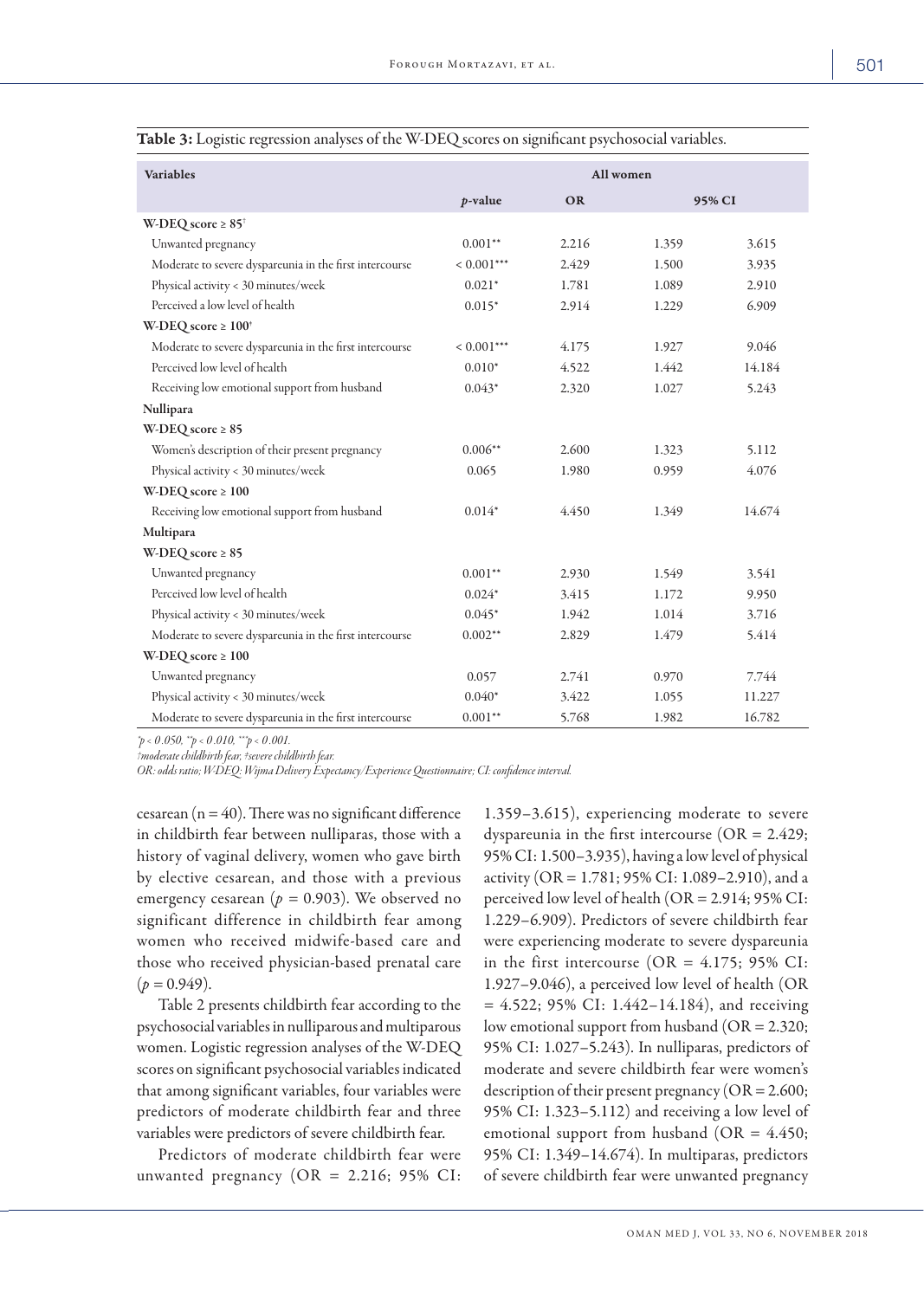| <b>Factors and Cronbach's</b><br>alpha coefficients | Item number and<br>item        | Not at<br>all |              |             |              |                | <b>Strongly</b><br>agree |      |
|-----------------------------------------------------|--------------------------------|---------------|--------------|-------------|--------------|----------------|--------------------------|------|
|                                                     |                                | $\pmb{0}$     | $\mathbf{1}$ | $\mathbf 2$ | $\mathbf{3}$ | $\overline{4}$ | 5                        | Mean |
| Lack of self-efficacy (0.866)                       | 13. Not content                | 18.8          | 13.4         | 22.0        | 23.4         | 14.4           | 8.0                      | 2.2  |
|                                                     | 10. Not independent            | 14.6          | 14.3         | 22.9        | 25.6         | 13.9           | 8.7                      | 2.3  |
|                                                     | 9. Not protected               | 20.4          | 16.5         | 17.5        | 23.7         | 13.7           | 8.3                      | 2.1  |
|                                                     | 5. Not confident               | 13.6          | 12.7         | 21.7        | 28.6         | 15.4           | 8.1                      | 2.4  |
|                                                     | 14. Not proud                  | 18.3          | 12.9         | 14.6        | 23.2         | 13.5           | 17.5                     | 2.5  |
|                                                     | 17. Not relaxed                | 16.6          | 11.1         | 18.3        | 30.2         | 13.2           | 10.7                     | 2.4  |
|                                                     | 18. Not happy                  | 26.1          | 15.3         | 14.9        | 21.5         | 13.2           | 9.0                      | 2.0  |
|                                                     | 23. Not reassured              | 23.4          | 17.9         | 21.2        | 23.2         | 10.1           | 5.1                      | 1.9  |
|                                                     | 22. Not self-confidence        | 20.6          | 15.4         | 21.5        | 24.8         | 10.8           | 6.9                      | 2.1  |
|                                                     | 4. Not strong                  | 13.7          | 13.3         | 22.2        | 30.3         | 13.3           | 7.3                      | 2.3  |
| Subscale mean $2.2 \pm 1.0$                         |                                |               |              |             |              |                |                          |      |
| Lack of positive anticipation                       | 28. Not joyful                 | 61.5          | 20.3         | 6.3         | 4.0          | 3.3            | 4.6                      | 0.8  |
| (0.739)                                             | 21. Not eager to bear<br>child | 56.0          | 20.2         | 6.3         | 3.4          | 6.1            | 8.0                      | 1.0  |
|                                                     | 29. Not natural                | 34.3          | 19.7         | 15.2        | 11.1         | 9.6            | 10.1                     | 1.7  |
|                                                     | 30. Not happen as<br>expected  | 31.0          | 21.9         | 18.8        | 16.1         | 6.6            | 5.6                      | 1.6  |
| Subscale mean $1.3 \pm 1.1$                         |                                |               |              |             |              |                |                          |      |
| Loneliness $(0.757)$                                | 15. Left alone                 | 38.7          | 13.1         | 16.0        | 12.9         | 7.3            | 12.1                     | 1.7  |
|                                                     | 11. Miserable                  | 29.8          | 19.0         | 17.8        | 13.7         | 10.8           | 8.9                      | 1.8  |
|                                                     | 8. Weak                        | 19.8          | 20.4         | 20.6        | 16.7         | 10.2           | 12.3                     | 2.1  |
|                                                     | 7. Abandoned                   | 37.9          | 15.1         | 14.5        | 12.4         | 8.5            | 11.6                     | 1.7  |
|                                                     | 3. Lonely                      | 33.1          | 15.8         | 16.5        | 11.9         | 9.2            | 13.5                     | 1.8  |
|                                                     | 2. Terrifying                  | 19.9          | 14.8         | 24.6        | 15.0         | 13.1           | 12.6                     | 2.2  |
|                                                     | 20. Hopeless                   | 34.1          | 19.3         | 20.2        | 10.8         | 7.7            | 7.9                      | 1.6  |
|                                                     | 31. Dangerous                  | 24.7          | 14.3         | 21.2        | 13.9         | 10.6           | 15.3                     | 2.1  |
| Subscale mean $1.9 \pm 1.1$                         |                                |               |              |             |              |                |                          |      |
| Fear $(0.659)$                                      | 19. Frightened                 | 5.6           | 10.2         | 20.2        | 18.8         | 23.0           | 22.0                     | 3.0  |
|                                                     | 6. Fearful                     | 11.8          | 17.8         | 23.2        | 17.0         | 14.1           | 16.2                     | 2.5  |
|                                                     | 24. Painful                    | 10.9          | 16.0         | 24.6        | 14.5         | 16.4           | 17.6                     | 2.6  |
|                                                     | 16. Not cold-blooded           | 12.6          | $10.5\,$     | 15.3        | 28.5         | 17.2           | 15.9                     | 2.7  |
|                                                     | 12. Nervous                    | 18.7          | 16.4         | 22.5        | 16.4         | 14.9           | 11.1                     | 2.2  |
| Subscale mean $2.6 \pm 1.0$                         |                                |               |              |             |              |                |                          |      |
| Concerns for the child (0.898)                      | 32. Child will die             | 53.3          | 11.0         | 8.3         | 13.6         | 6.0            | 7.8                      | 1.3  |
|                                                     | 33. Child will be hurt         | 45.2          | 13.1         | 12.1        | 13.1         | 6.5            | 10.0                     | 1.5  |
| Subscale mean $1.4 \pm 1.6$                         |                                |               |              |             |              |                |                          |      |
| Concerns about losing control                       | 27. Lose control               | 26.2          | 19.2         | 19.0        | 12.8         | 8.6            | 14.2                     | 2.0  |
| (0.559)                                             | 25. Act awfully                | 29.1          | 16.3         | 19.3        | 13.0         | 9.0            | 13.2                     | 1.9  |
|                                                     | 26. Not let body to<br>control | 32.8          | 18.4         | 15.3        | 17.0         | 8.2            | 8.2                      | 1.7  |
| Subscale mean $1.9 \pm 1.2$                         |                                |               |              |             |              |                |                          |      |
| Total (0.875) (32 items)                            |                                |               |              |             |              |                |                          | 2.04 |

Table 4: The percentage of the Farsi Wijma Delivery Expectancy/Experience Questionnaire (W-DEQ) items and the means of six factors.

(OR = 2.930; 95% CI: 1.549–3.541), experiencing moderate to severe dyspareunia in the first intercourse (OR = 2.829; 95% CI: 1.479–5.414), having a low

level of physical activity (OR = 1.942; 95% CI: 1.014–3.716), and a perceived low level of health (OR = 3.415; 95% CI: 1.172–9.950) [Table 3].

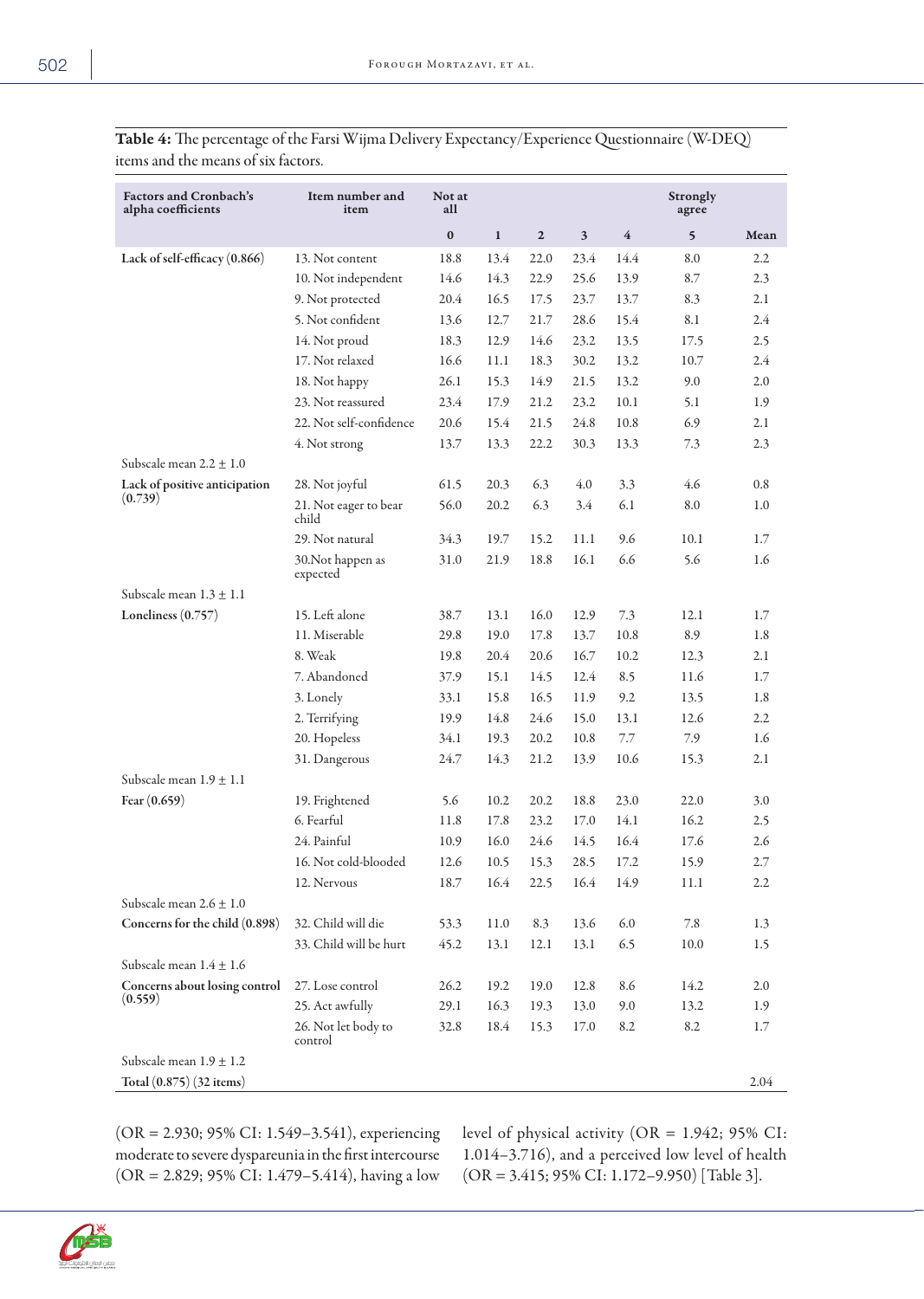In Table 4, we present the descriptive statistics of the Farsi W-DEQ items, and means of six factors, the internal consistency of the Farsi W-DEQ-A and its subscales. The fear subscale had the highest mean score among the six subscales. The internal consistency of the Farsi W-DEQ-A and their subscales were satisfactory.

## DISCUSSION

The W-DEQ assesses fear of childbirth. The main goal of our study was to determine the prevalence and associated factors of childbirth fear in both nulli- and multiparous pregnant women. Our results indicate that close to 20% of women experienced moderate childbirth fear and 6% of women experienced severe childbirth fear. One study reported severe fear of childbirth in 20.8% of their sample.<sup>23</sup> Results of Australian and Swedish studies revealed that 30% of women reported fear of childbirth in the first trimester.37 The mean W-DEQ score in our sample was  $67.6\pm23.5$  (range  $5-139$ ), which is close to the study from Finland  $(68.3 \pm 21.1).^{38}$ 

Investigating associated factors of childbirth fear revealed that in our study fear of childbirth was not different in categories of gestational age, parity, maternal age, educational level, BMI, and employment status, indicating that childbirth fear is a problem in all women. In our study, 20.8% of nulliparas vs. 19.7% of multiparas and 6.2% of nulliparas vs. 6.0% of multiparas experienced moderate and severe childbirth fear, respectively. Our result is not in harmony with previous studies. In one study, fear of childbirth was experienced by 2.5% of nulliparous women and 4.5% of multiparous women.<sup>16</sup> Another study revealed that severe fear of childbirth was more common in nulliparous women in the second half of pregnancy.38 Sabzevar is a small city with one small maternity hospital which is managed by the conventional childbirth method. Multiparas fears are due to their experience in childbirth in such a hospital. Nulliparas are under the influence of their friends and relatives' experiences in childbirth. We found that nulliparas with a low level of family income had more childbirth fear than those with higher family income. It seems that financial concerns may have a role in nulliparas fears. High socioeconomic status, advanced maternal age, and depression have been given as predisposing factors

for fear of childbirth.<sup>38</sup> A lower level of education and mental problems were associated with fear of childbirth.23 In our study, fear of childbirth was not influenced by whether a woman obtained midwifebased or physician-based prenatal care, which is in agreement with a previous study.39 It may imply that both midwives and gynecologists do not talk about childbirth with their patients.

We also found that the mode of previous delivery did not influence fear of childbirth in the current pregnancy. One study found that a previous cesarean delivery increased childbirth fear in multiparous women.16 A severe fear of childbirth was more common in women with a previous cesarean or instrumental delivery.38

Multiparas significantly preferred cesarean to vaginal delivery than nulliparous women and fear of childbirth had a role in a request for cesarean in multiparas. This relationship was not observed in nulliparas. Two studies indicate that women with increased childbirth fear preferred cesarean for their next pregnancies.<sup>23,38</sup>

Results indicated that most psychological variables influenced fear of childbirth in both nulli- and multiparas. In multiparas, predictors of childbirth fear were moderate to severe dyspareunia experienced in the first intercourse, perceived a low level of health, unwanted pregnancy, and having a low level of physical activity. In nulliparas, predictors of childbirth fear were receiving a low level of support from husband, women's description of their present pregnancy, and physical activity < 30 minutes/week.

Childbirth fear was higher in nulliparous women with negative attitude towards the present pregnancy which is in line with the results of previous study.<sup>9</sup> This study revealed that the quality of the first intercourse has an important role in developing fear of childbirth in multiparous women. Previous studies revealed a higher childbirth fear in women with a history of physical or sexual abuse in childhood<sup>38</sup> and adult life39 than did the non-abused.

A low level of physical activity was also a predictor of childbirth fear. Results of an intervention on pregnant women showed that fear of childbirth decreased in pregnant women participating in the exercise program than women attending childbirth classes.39

Receiving a low level of emotional support from husband was also a predictor of childbirth fear in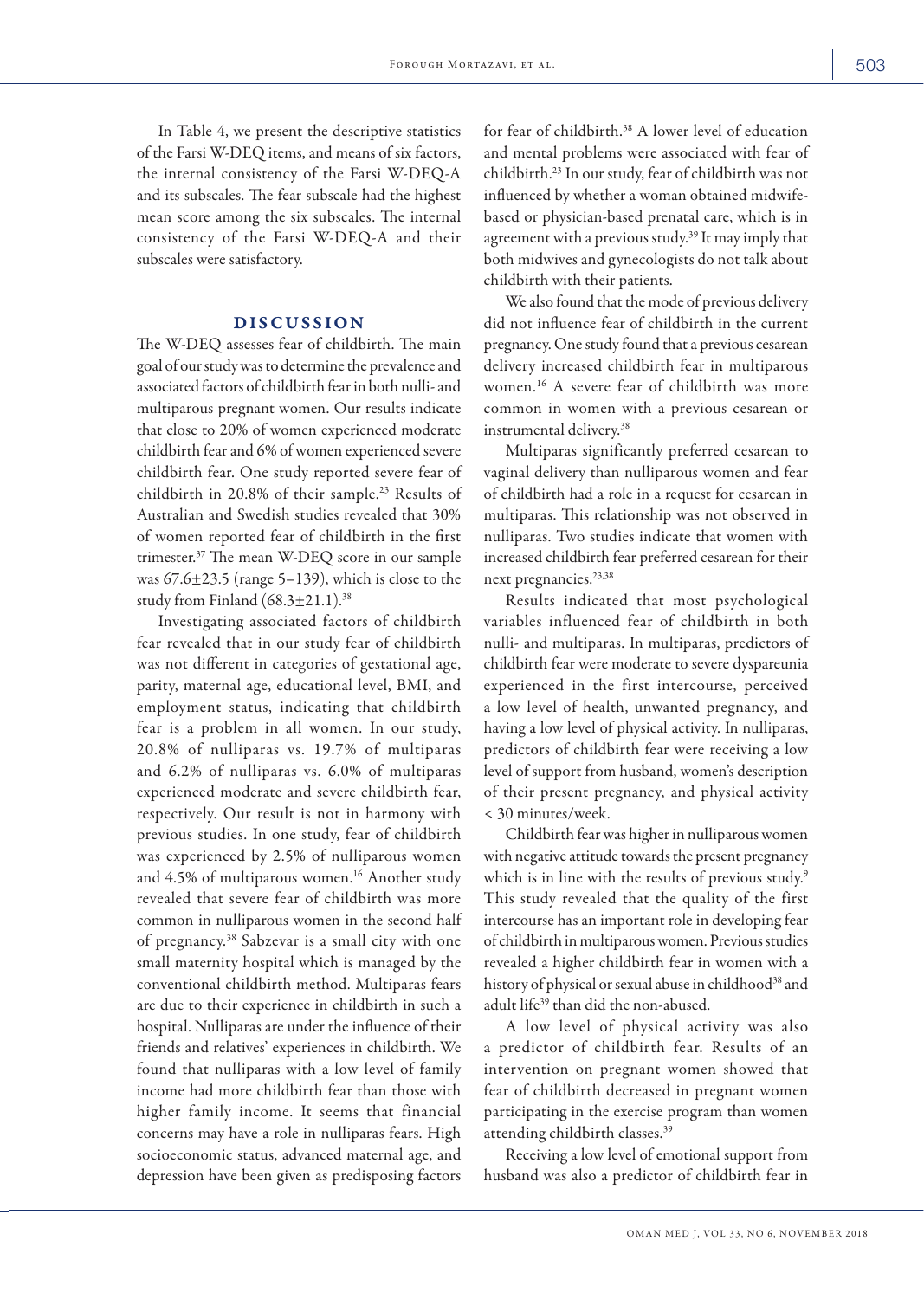nulliparas. Results of a qualitative study showed that pregnant women were interested in having support from their husbands in pregnancy and especially delivery.<sup>40</sup> A study from Norway found that poor social support was correlated to fear of childbirth.<sup>41</sup>

Our study can be generalized to all pregnant women in Sabzevar due to its high sample size and the sampling method. However, there is a possibility of information bias due to the cross-sectional design. In addition, the WDE-Q is a relatively long questionnaire and it might influence women's responses and their precision in reading the items.

## CONCLUSION

We found a high prevalence of childbirth fear in pregnant Iranian women. Fear of childbirth was not different in categories of socioeconomic and obstetrics variables except family income indicating that childbirth fear is a common problem in all women. Several psychological variables could predict fear of childbirth. Predictors of childbirth fear in multiparous women were having an unwanted pregnancy, moderate to severe dyspareunia experienced in the first intercourse, a perceived low level of health, and having a low level of physical activity. In nulliparous women, receiving a low level of support from their husband and their attitudes towards the present pregnancy were predictors of childbirth fear.

#### *Disclosure*

The authors declared no conflicts of interest. No funding was received for this study.

#### *Acknowledgements*

The researchers would like to thank all midwives and women who participated in data collection process.

#### references

- 1. Dabiri F, Shahi A. The effect of LI4 acupressure on labor pain intensity and duration of labor: a randomized controlled trial. Oman Med J 2014 Nov;29(6):425-429.
- 2. Shoorab NJ, Zagami SE, Mirzakhani K, Mazlom SR. The effect of intravenous fentanyl on pain and duration of the active phase of first stage labor. Oman Med J 2013;28(5):306-310.
- 3. Cunningham FG, Leveno KJ, Bloom SL, Spong CY, Dashe JS, Hoffman BL, et al. Williams obstetrics. 24th ed. New York: McGraw Hill; 2010.
- 4. Agah J, Baghani R, Safiabadi Tali SH, Tabarraei Y. Effects of continuous use of Entonox in comparison with intermittent method on obstetric outcomes: a randomized clinical trial. J Pregnancy 2014;2014:245907.
- 5. Agah J, Baghany R, Safiabadi-Tali SH, Tabarraie Y. Effects

of continuous vs. intermittent method of entonox on labor progress. Zahedan J Res Med Sci 2015;17(11):e2215.

- 6. Gibbons L, Belizán JM, Lauer JA, Betrán AP, Merialdi M, Althabe F. The global numbers and costs of additionally needed and unnecessary caesarean sections performed per year: overuse as a barrier to universal coverage. Geneva: WHO; 2010. p. 1-31.
- 7. Akarsu RH, Mucuk S. Turkish women's opinions about cesarean delivery. Pak J Med Sci 2014 Nov-Dec;30(6):1308-1313.
- 8. Gholami A, Salarilak S. Why do some pregnant women prefer cesarean delivery in first pregnancy? Iran J Reprod Med 2013 Apr;11(4):301-308.
- 9. Haines HM, Rubertsson C, Pallant JF, Hildingsson I. The influence of women's fear, attitudes and beliefs of childbirth on mode and experience of birth. BMC Pregnancy Childbirth 2012 Jun;12:55.
- 10. Hajian S, Shariati M, Najmabadi KM, Yunesian M, Ajami ME. Psychological predictors of intention to deliver vaginally through the extended parallel process model: a mixed-method approach in pregnant Iranian women. Oman Med J 2013 Nov;28(6):395-403.
- 11. Wijma K, Wijma B, Zar M. Psychometric aspects of the W-DEQ: a new questionnaire for the measurement of fear of childbirth. J Psychosom Obstet Gynecol 2009;19(2):84- 97.
- 12. Eriksson C, Jansson L, Hamberg K. Women's experiences of intense fear related to childbirth investigated in a Swedish qualitative study. Midwifery 2006 Sep;22(3):240-248.
- 13. Lowe NK. Self-efficacy for labor and childbirth fears in nulliparous pregnant women. J Psychosom Obstet Gynaecol 2000 Dec;21(4):219-224.
- 14. Mortazavi F, Akaberi A. Worries of pregnant women: testing the Farsi Cambridge worry scale. Scientifica (Cairo) 2016;2016:5791560.
- 15. Roland-Price A, Chamberlain Z. Management of tocophobic women. In: Arulkumaran S, editor. Preconceptional medicine Paula and David bloomer; 2002. p. 281-288.
- 16. Räisänen S, Lehto SM, Nielsen HS, Gissler M, Kramer MR, Heinonen S. Fear of childbirth in nulliparous and multiparous women: a population-based analysis of all singleton births in Finland in 1997-2010. BJOG 2014 Jul;121(8):965-970.
- 17. Nilsson C, Lundgren I, Karlström A, Hildingsson I. Self reported fear of childbirth and its association with women's birth experience and mode of delivery: a longitudinal population-based study. Women Birth 2012 Sep;25(3):114- 121.
- 18. Nieminen K, Stephansson O, Ryding EL. Women's fear of childbirth and preference for cesarean section–a crosssectional study at various stages of pregnancy in Sweden. Acta Obstet Gynecol Scand 2009;88(7):807-813.
- 19. Erkaya R, Karabulutlu Ö, Çalık KY. Defining childbirth fear and anxiety levels in pregnant women. Procedia Soc Behav Sci 2017;237:1045-1052.
- 20. Areskog B, Uddenberg N, Kjessler B. Postnatal emotional balance in women with or without antenatal fear of childbirth. J Psychosom Res 1984;28(3):213-220.
- 21. Saisto T, Salmela-Aro K, Nurmi J-E, Halmesmäki E. Psychosocial characteristics of women and their partners fearing vaginal childbirth. BJOG: An International Journal of Obstetrics & Gynaecology 2001;108(5):492-498.
- 22. Saisto T, Salmela-Aro K, Nurmi J-E, Könönen T, Halmesmäki E. A randomized controlled trial of intervention in fear of childbirth. Obstet Gynecol 2001 Nov;98(5 Pt 1):820-826.
- 23. Salomonsson B, Gullberg MT, Alehagen S, Wijma K. Self- efficacy beliefs and fear of childbirth in nulliparous women. J Psychosom Obstet Gynaecol 2013 Sep;34(3):116-121.
- 24. Ryding E, Wijma B, Wijma K, Rydhstro mH. Fear of childbirth during pregnancy may increase the risk of emergency caesarean section. Acta Obstet Gynecol Scand